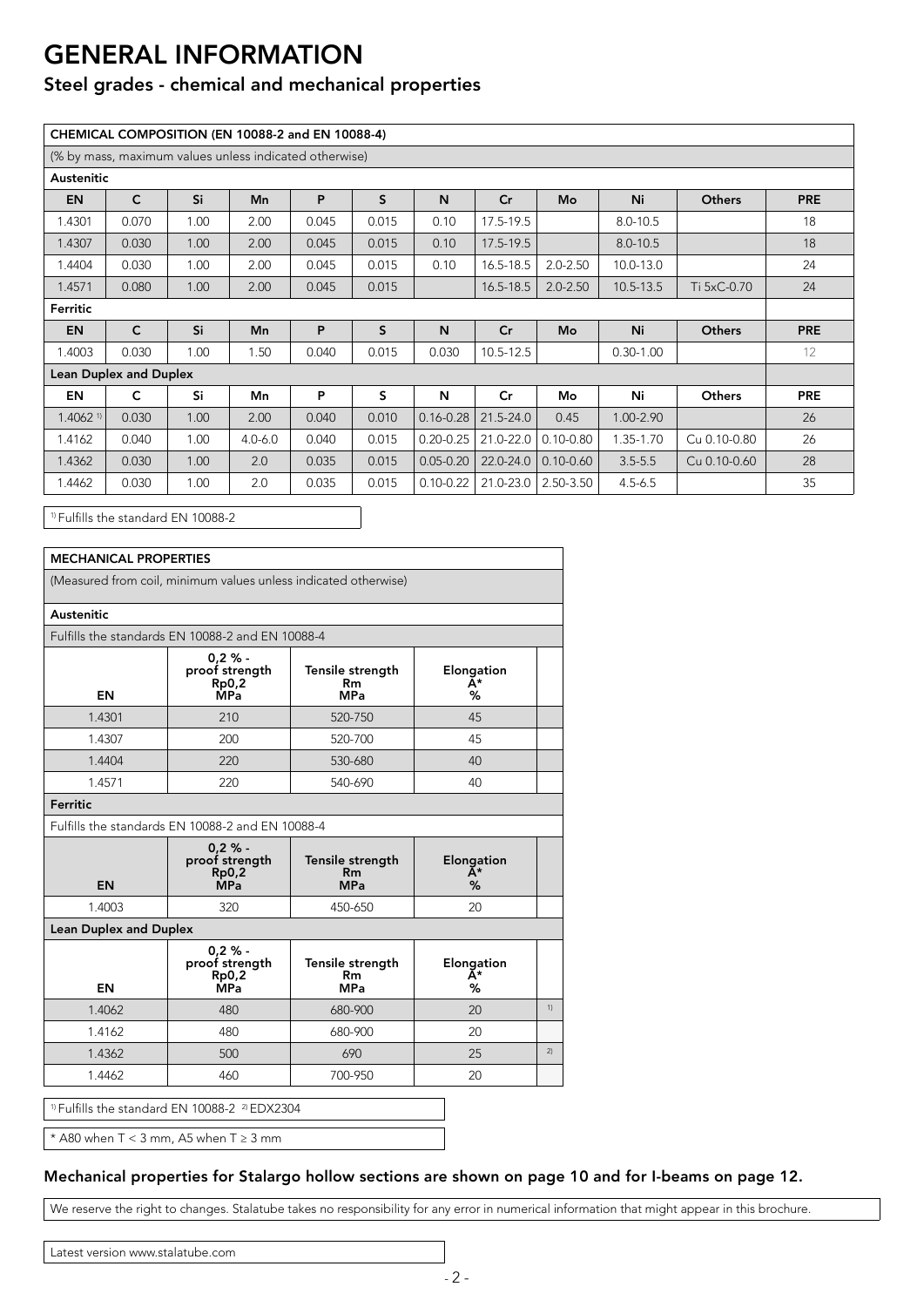# Stalargo press brake hollow sections

| <b>STEEL GRADES</b>                                                                                             |
|-----------------------------------------------------------------------------------------------------------------|
| 1.4301, 1.4307, 1.4404                                                                                          |
| Press brake hollow sections in Duplex grades are available for dimensions with T=6-12 mm,<br>B and H 150-500 mm |

| <b>DELIVERY CONDITIONS</b> |                                            |  |  |  |  |  |
|----------------------------|--------------------------------------------|--|--|--|--|--|
| Forming                    | Press braking, made of two U or J profiles |  |  |  |  |  |
| Welding process            | Laser or MAG                               |  |  |  |  |  |
| Surface condition          | As welded (unpol) and pickled              |  |  |  |  |  |

| <b>TUBE MARKING</b> |                                                                                                    |  |  |  |  |
|---------------------|----------------------------------------------------------------------------------------------------|--|--|--|--|
| Marking on tube     | Heat number                                                                                        |  |  |  |  |
| Bundle taq          | Dimensions, steel grade, surface condition, bundle size, batch<br>  id, heat number, bundle number |  |  |  |  |

| <b>SQUARE</b> |                   | Weight [kg/m] |       |       |        |        |        |        |        |        |
|---------------|-------------------|---------------|-------|-------|--------|--------|--------|--------|--------|--------|
|               | $H \times B$ [mm] | 3             | 4     | 5     | 6      | 8      | 10     | 12     | 15     | 16     |
| 120           | 120               | 10.85         | 14.23 | 17.49 | 20.64  |        |        |        |        |        |
| 140           | 140               | 12.74         | 16.76 | 20.65 | 24.43  | 31.63  |        |        |        |        |
| 150           | 150               | 13.69         | 18.02 | 22.23 | 26.32  | 34.16  | 41.52  | 48.42  |        |        |
| 160           | 160               | 14.64         | 19.28 | 23.81 | 28.22  | 36.69  | 44.68  | 52.21  |        |        |
| 180           | 180               | 16.54         | 21.81 | 26.97 | 32.01  | 41.74  | 51.00  | 59.79  |        |        |
| 200           | 200               | 18.43         | 24.34 | 30.13 | 35.80  | 46.80  | 57.32  | 67.38  | 81.58  | 86.07  |
| 250           | 250               |               | 30.66 | 38.03 | 45.28  | 59.44  | 73.12  | 86.34  | 105.28 | 111.35 |
| 300           | 300               |               | 36.98 | 45.93 | 54.76  | 72.08  | 88.92  | 105.30 | 128.98 | 136.63 |
| 400           | 400               |               |       |       | 73.72  | 97.36  | 120.52 | 143.22 | 176.38 | 187.19 |
| 500           | 500               |               |       |       | 92.68  | 122.64 | 152.12 | 181.14 | 223.78 | 237.75 |
| 600           | 600               |               |       |       | 111.64 | 147.92 | 183.72 |        |        |        |
| 800           | 800               |               |       |       |        | 198.48 | 246.92 |        |        |        |
| 1000          | 1000              |               |       |       |        |        | 310.12 |        |        |        |

Tube weights (kg/m) are calculated for grades 1.4301 and 1.4307, for grades  $1.4404$  and  $1.4571$  the weight has to be multiplied by  $factor 8.0/7.9.$ 

Intermediate dimensions within range are available by request f.ex. 122x122x4.0 418x418x6.0



<sup>a</sup> This dimension is maximum when measuring B or H and minimum when measuring T

| MECHANICAL PROPERTIES (EN 10088-2 and EN 10088-4) |                                                     |                                       |                                   |    |  |  |  |  |
|---------------------------------------------------|-----------------------------------------------------|---------------------------------------|-----------------------------------|----|--|--|--|--|
| (Minimum values unless indicated otherwise)       |                                                     |                                       |                                   |    |  |  |  |  |
| EN                                                | $0.2 \%$ -<br>proof strength<br>Rp0,2<br><b>MPa</b> | Tensile strength<br>Rm.<br><b>MPa</b> | Elongation<br>A <sub>5</sub><br>℅ |    |  |  |  |  |
| 1.4301                                            | 210                                                 | 520-720                               | 45                                |    |  |  |  |  |
| 1.4307                                            | 200                                                 | 500-700                               | 45                                |    |  |  |  |  |
| 1.4404                                            | 220                                                 | 520-680                               | 40                                |    |  |  |  |  |
| 1.4062                                            | 450                                                 | 650-900                               | 30                                | 1) |  |  |  |  |
| 1.4162                                            | 450                                                 | 650-900                               | 30                                |    |  |  |  |  |
| 1.4362                                            | 420                                                 | 630                                   | 25                                | 2) |  |  |  |  |
| 1.4462                                            | 460                                                 | 640-950                               | 25                                |    |  |  |  |  |

 $1$ <sup>1)</sup> Fulfills the standard EN 10088-2 $2$  EDX2304